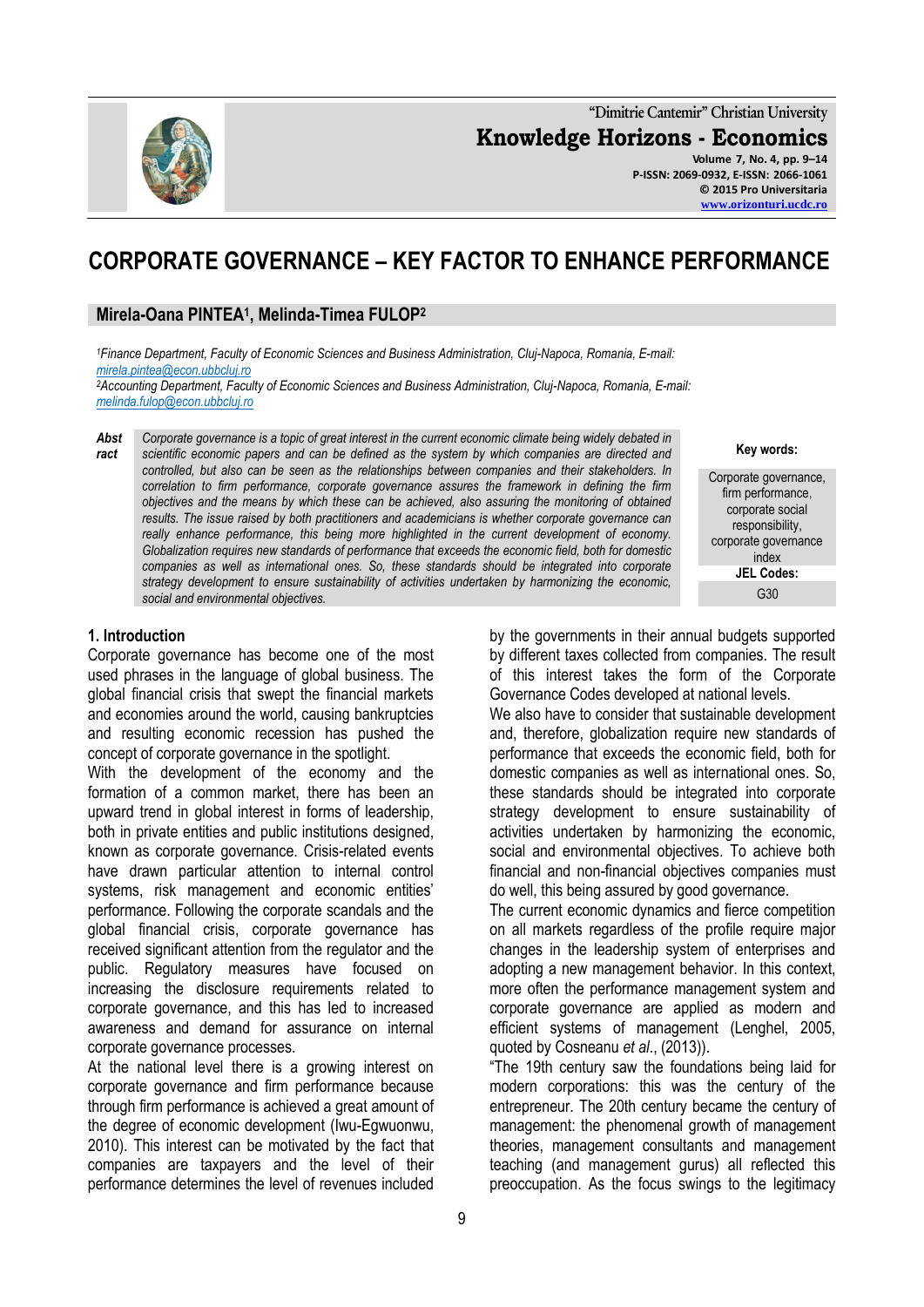and effectiveness of the wielding of power over corporate entities worldwide, the 21st century promises to be the century of governance" (King Report, 2002, p. 15).

#### **2. Conceptual Issues Regarding Corporate Governance and Firm Performance**

The term "good corporate governance" was first mentioned in 1932 by Adolf Berle and Gardiner Means in their heory of agency. Tricker (1984) considers as components of corporate governance: corporate strategy, executive management, accountability and oversight. Since the 1990s, corporate governance has been seen as an essential ingredient for economic development. Cadbury (1992) regarding the definition of corporate governance, suggested that "corporate governance is the system by which companies are directed" not taking into account external elements such as markets, banks and advisers who's practice greatly affects how each national system works.

Shleifer and Vishny (1997) highlight the financial aspects of corporate governance in their work and define corporate governance as how the fund providers of a company shall ensure that they will receive the benefits payable on the investment made.

While Grant defines corporate governance as "a broad theory concerned with the alignment of management and shareholder interests" (Grant, 2003:923), others authors such as Ahmmed Momtaz Uddin and Mohammad Abu Eusuf consider that corporate governance is concerned with holding the balance between economic and social goals and between individual and communal goals (Ahmmed and Mohammad, 2005).

A complex definition of corporate governance is given by Jamali *et al.* (2008) in their paper *Corporate Governance and Corporate Social Responsibility Synergies and Interrelationships* taking into account others definitions of the concept "corporate governance thus generally revolves around a set of universal attributes, including ensuring accountability to shareholders and other stakeholders (Keasy and Wright, 1997), creating mechanisms to control managerial behavior (Tricker, 1994), ensuring that companies are run according to the laws and answerable to all stakeholders (Dunlop, 1998), ensuring that reporting systems are structured in such a way that good governance is facilitated (Kendall, 1999), crafting an effective leadership/strategic management process that incorporates stakeholder value as well as shareholder value (Tricker, 1994; Kendall, 1999), and enhancing accountability and corporate performance (Keasy and Wright, 1997). Leadership, direction, control, transparency, and accountability attributes thus lie at the heart of sound and effective corporate governance (Huse, 2005; Van den Berghe and Louche, 2005)" (Jamali *et al*., 2008: 445).

Corporate governance was an issue that concerned international institutions such as Organization for Economic Cooperation and Development (OECD), that defined corporate governance as the system by which companies are directed and controlled, and refers to how rights and responsibilities are divided between the main actors of an entity. OECD has developed a framework for corporate governance known as OECD Principles of Corporate Governance. The principles are presented in the following table.

| <b>Principle</b>                                                      | <b>Content</b>                                                                                                                                                                                                                                         |  |
|-----------------------------------------------------------------------|--------------------------------------------------------------------------------------------------------------------------------------------------------------------------------------------------------------------------------------------------------|--|
|                                                                       | "The corporate governance framework should                                                                                                                                                                                                             |  |
| Ensuring the Basis for an Effective<br>Corporate Governance Framework | promote transparent and efficient markets, be consistent with the rule of law and clearly<br>articulate the division of responsibilities among different supervisory, regulatory and enforcement<br>authorities."                                      |  |
| The Rights of Shareholders and Key<br><b>Ownership Functions</b>      | Protect and facilitate the exercise of shareholders' rights."                                                                                                                                                                                          |  |
| The Equitable Treatment of Shareholders                               | Ensure the equitable treatment of all shareholders, including minority and foreign<br>shareholders. All shareholders should have the opportunity to obtain effective redress for<br>violation of their rights."                                        |  |
| The Role of Stakeholders in Corporate<br>Governance                   | Recognize the rights of stakeholders established by law or through mutual agreements and<br>encourage active co-operation between corporations and stakeholders in creating wealth, jobs,<br>and the sustainability of financially sound enterprises." |  |
| Disclosure and Transparency                                           | Ensure that timely and accurate disclosure is made on all material matters regarding the<br>corporation, including the financial situation, performance, ownership, and governance of the<br>company."                                                 |  |
| The Responsibilities of the Board                                     | Ensure the strategic guidance of the company, the effective monitoring of management by the<br>board, and the board's accountability to the company and the shareholders."                                                                             |  |

**Table 1:** Principles of Corporate Governance

*Source:* OECD, 2004: 17-25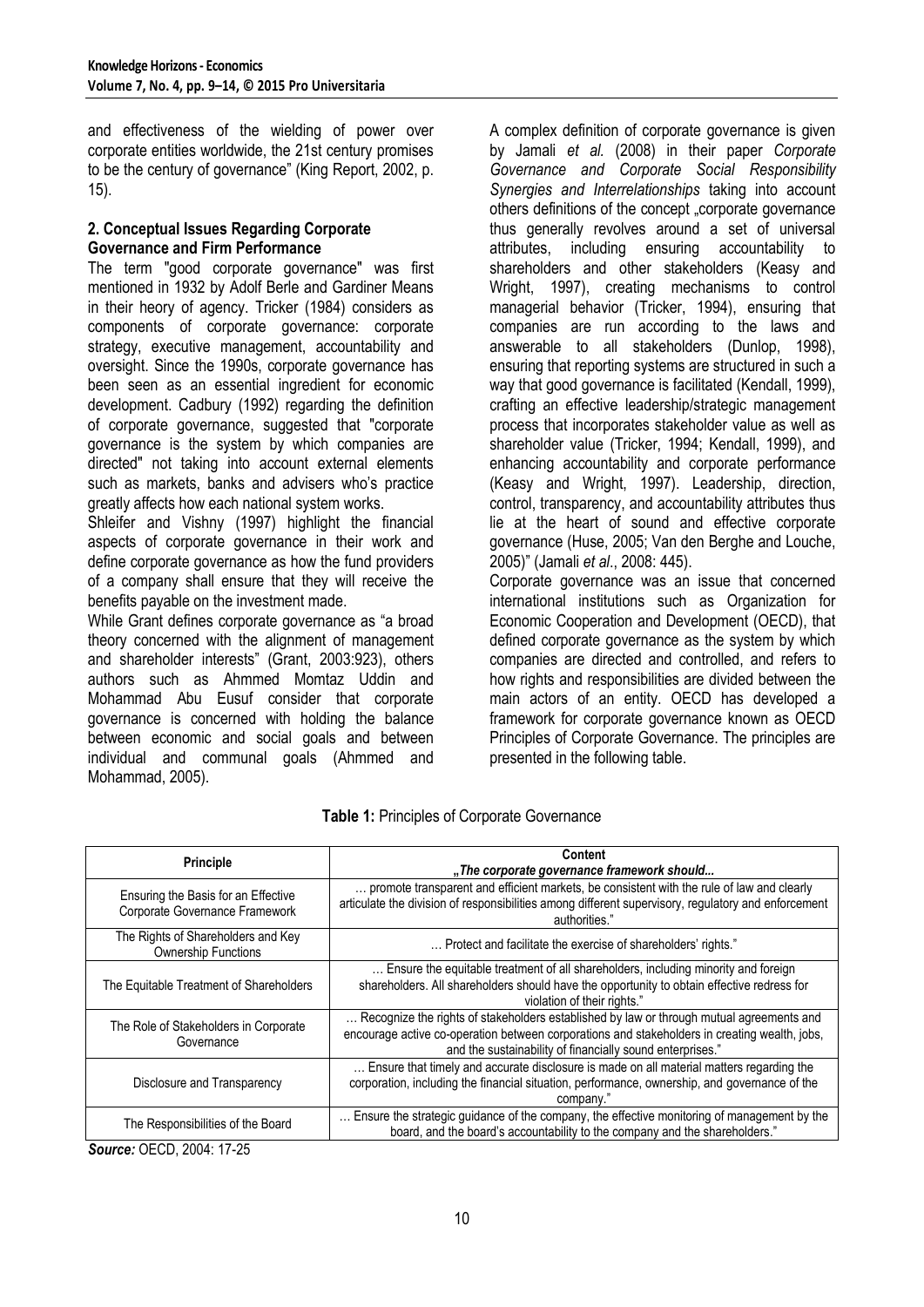The OECD Principles contain a guide on how to make decisions concerning the company's activity regarding defined strategic objectives, regarding the means of achieving them, but alsoon how to monitor financial performance (OECD, 2004).

In general, the term "corporate governance" refers to the process or processes by which an organization is directed and controlled (Edwards *et al*., 2012). When it comes to corporate governance the discussion is about authority, responsibility, management, leadership, guidance and control, all of which are exercised in the organization. Since it is a multi-dimensional concept, the term "governance" is used differently depending on the analytical point of view of the observer or look under control (Edwards *et al*., 2012).

In other words, the concept of governance is defined as a combination of processes and structures implemented by the administration, whose role is to inform, direct, manage and monitor the activities of the entity towards the objectives.

One of the main objectives of corporate governance systems is to obtain performance. In the current economic context, the companies need to obtain global performance. So, performance is seen in a holistic manner, representing the aggregation of economic, social and environmental performance (Alazard and Separi, 2001; Reynaud, 2003; Robu and Vasilescu, 2004; Baret, 2006; Mironiuc, 2009).

If in the last century the fore was on financial performance, companies have now realized that this is only the outcome of the race, but the race itself and the vector of the success of today's racing, in the context of sustainable development of society, is what we call global performance, seen by Bachet as "an emergent property that shouldn"t be reduced to the amount of partial performances, but to an overall performance which is based on a virtuous link between the economic and social and on a long-term concern for success" (Bachet, 1998). Global performance concept is present in the literature to assess the implementation of business strategies in the context of sustainable development. The concept is the reflection in the management system of the macroeconomic concept of sustainable development (Capron and Quairel, 2005).

According to Iwu-Egwuonwu (2010) performance, in relation to corporate governance "can be seen … as the success in meeting pre-defined objectives, targets and goals. Firm performance is thus the effectiveness of a firm in achieving the outcomes it intends to achieve within specified time targets. These outcomes can be explained as the measures by which the firm is evaluated, and broadly include the quality of governance. Governance quality of the firm is measurable by: the quality of firm financial performance or attainment of high financial performance goals; the

total valuation of the firm; firm reputation; firm corporate social responsibility; firm's stock returns/share value; ethical behavior of the firm; the technological asset through which it produces its product/services; board being controlled by more than 50% of independent outside directors; the board of directors having access to outside advisers; shareholder rights; transparency/ information disclosure; board independence and chairman independence; legal protection of minority shareholder rights; observance of corporate governance standards; governance behavior; compliance with codes of best practice; ownership structure, and so on" (Iwu-Egwuonwu, 2010:7).

In the current globalization of world economy, a company that registers performance is a "company that creates added value for its shareholders, satisfies customers demand, takes into account the opinion of employees and protects the environment. Thus, ownership is pleased that the company has achieved the desired return, customers have confidence in the future of the company and in the quality of its products and services, company"s employees are proud of where they work, and society benefits through policy adopted by the enterprise, of environmental protection" (Jianu, 2006).

After our incursion we can say that the concept of corporate governance is in a process of adaptation to the requirements of a modern economy, globalization increasingly obvious and to the information needs of investors and interested third parties in the business, especially regarding the concept of sustainability. "Corporate sustainability is understood as the ability of companies to positively influence environmental, social and economic development through their governance practices and market presence" (Krechovská, and Procházcová, 2014:1144).

### **3. Literature Review Regarding the Positive Corporate Governance-Performance Correlation**

Currently, there are numerous studies and empirical evidence showing that certain fundamental mechanisms of corporate governance play a key role in companies" performance improvement, primarily through ease their access to capital markets, which increases investor confidence and increases competitiveness. The increase of companies" transparency is assured by applying the principles of corporate governance, this being a concern for both managers of listed companies and the authorities.

After studying the literature on this regard we found that many empirical studies use a single governance variable or mechanism in investigating the relationship between firm performance (Yermack, 1996; Bhagat and Black 2002). But due to the fact that corporate governance is a complex phenomenon other authors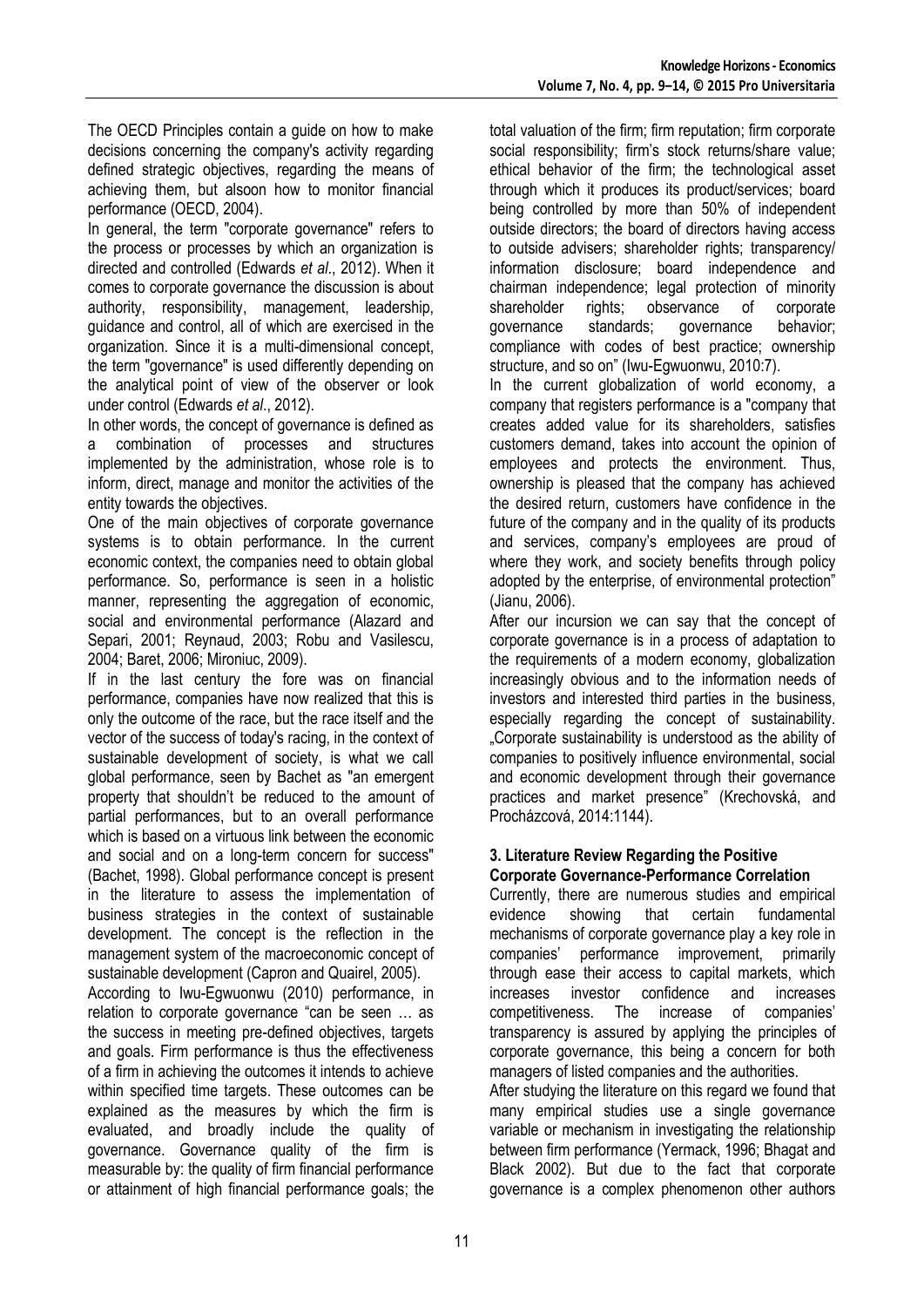(Gompers *et al.* (2003); Brown and Caylor (2006)) consider that corporate governance should be measured using a corporate governance index (CGI - a multidimensional variable).

The literature testing the relationship between different corporate governance mechanisms and firm corporate governance mechanisms and firm performance is extensive. Studies use different variables to assess corporate governance such as: CEO duality, board size, proportion of non- executive directors, board committees, ownership structure and concentration, managers" compensation and incentives schemes and others, while for performance the measures used are Tobin"s Q, return on equity (ROE), return on asset (ROA) and others.

In the following table we present some of the empirical studies found in the literature that evidence the fact that corporate governance is a factor that enhances performance

**Table 2:** Positive correlation between corporate governance and firm performance in the literature

| <b>Authors</b>                                                                 | <b>Mechanisms of corporate</b><br>governance | <b>Findings</b>                                                                                                                                    |
|--------------------------------------------------------------------------------|----------------------------------------------|----------------------------------------------------------------------------------------------------------------------------------------------------|
| Klein (1998), Weir and Laing<br>(2000)                                         | remuneration committee                       | remuneration committee has a positive link with firm performance<br>measured by ROA, productivity and market returns                               |
| Laing and Weir (1999), Black<br>and Kim (2012)                                 | audit committee                              | positive correlation with firm performance using ROA and Tobin's Q                                                                                 |
| Jackling and Johl (2009), Adams<br>and Mehran (2012)                           | board size                                   | positive significant correlation with firm performance measured by<br>ROA and Tobin's Q                                                            |
| Adams and Mehran (1995), John<br>and Senbet (1998), Bhagat and<br>Black (2002) | structure of board                           | the right mix of internal and external managers can enhance<br>performance                                                                         |
| Weir et al. (2002), Gupta and<br>Fields (2009)                                 | structure of board                           | positive correlation between the proportion of non-executive<br>directors and firm performance                                                     |
| Ntim and Oser (2011)                                                           | attendance at board meetings                 | firm with good attendance at board meetings perform better than<br>firms with low attendance                                                       |
| Kaserer and Moldenhauer (2005)                                                 | managerial ownership                         | positive link between managerial ownership and firm performance                                                                                    |
| Henry (2008); latridis (2008)                                                  | disclosure and transparency                  | voluntarily disclosure can be considered as one of corporate<br>governance mechanism that enhances performance                                     |
| <b>Toksal (2004)</b>                                                           | disclosure and transparency                  | corporate governance reporting reduces the cost of capital                                                                                         |
| Gompers et al. (2003),<br>Bhagat and Bolton (2008)                             | G-Index                                      | strong correlation between G-index and the following financial<br>indicators: stock performances, Tobin's Q, net profit margin and<br>sales growth |
| Drobetz et al. (2004)                                                          | <b>Corporate Governance Rating</b><br>(CGR)  | positive correlation between corporate governance and firm<br>performance (better-operating performance, higher market<br>valuation)               |
| Beiner et al. (2005)                                                           | Corporate Governance Index<br>(CGI)          | positive correlation between CGI and Tobin's Q                                                                                                     |
| Brown and Caylor (2006)                                                        | Gov-Score index                              | positive correlation of the index with firm value (Tobin's Q)                                                                                      |
| Cheung et al. (2007)                                                           | Corporate Governance Index<br>(CGI)          | correlation between CGI and market to book value (firm value)                                                                                      |
| Bebchuk et al. (2009)                                                          | "Entrenchment index" (E-<br>index):          | the decrease of governance performance is correlated with negative<br>extra-returns                                                                |

*Source: Own precessing*

So, after all these mentioned studies we consider that companies in order to survive in global market, increase their performance, become more competitive, profitable, attract investors, customers and raise capital at lower price, they must implement corporate governance principles and standards in their strategy and decision making process (Tudorovic, 2013). "Good corporate governance is not only about high financial performance, it is about high achievement and performance within the line of activities, purpose, vision and mission of an organization" (Iwu-Egwuonwu, 2010:4).

The importance of implementing corporate governance is essential in attracting important investors. Recent studies even make the link between companies' performance and effectiveness of corporate governance applied model (Briciu, 2012). Also investors granted great importance to corporate governance systems implemented in companies and are willing to pay extra for good results in this field.

### **4. Conclusion**

Good corporate governance is an important step in building market confidence and to encourage long-term investment flows. In many countries the implementation of corporate governance practices is seen as a way to improve economic dynamism, thereby improving overall economic performance.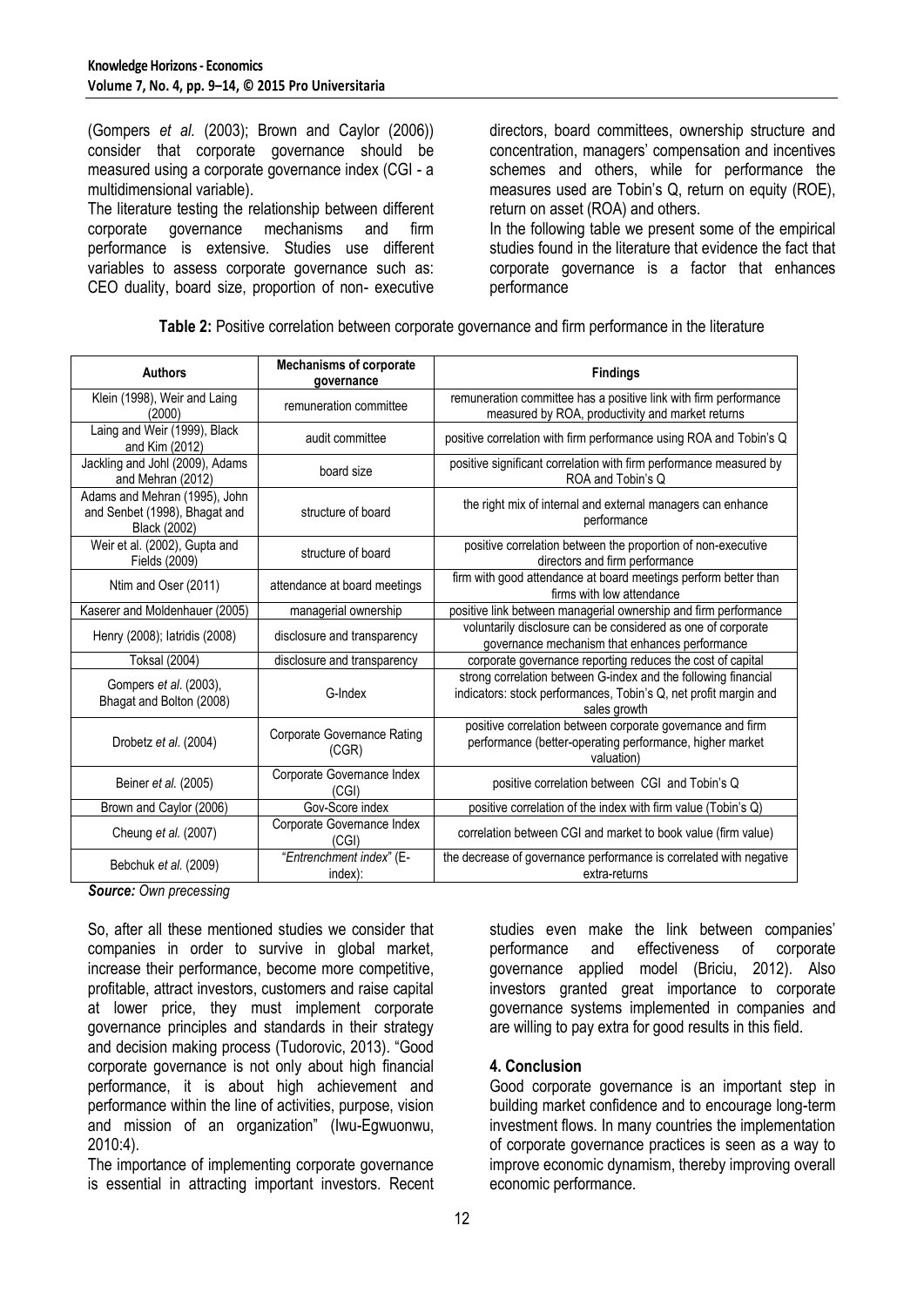Corporate governance is a concept that encompasses a wide range of activities, rules, processes and procedures to ensure optimal use of resources and corporate strategies so that its objectives are achieved. Corporate governance should ensure the success of an entity is durable, and value creation for stakeholders. Successful organizations have a corporate governance and culture that goes beyond compliance with regulations and supporting the organization's efforts to improve performance.

"In a more globalized, interconnected and competitive world, the way that environmental, social and corporate governance issues are managed is part of companies" overall management quality needed to compete successfully. Companies that perform better with regard to these issues can increase shareholder value by, for example, properly managing risks, anticipating regulatory action or accessing new markets while at the same time contributing to the sustainable development of the societies in which they operate. Moreover these issues can have a strong impact on reputation and brands, an increasingly important part of company value" (Who Cares Wins: Connecting Financial Markets to a Changing World, p. i, UN Global Compact, 2004).

The review of the literature indicates that prior corporate governance and entities performance studies have extensively employed data on the specific governance mechanisms and governance indexes. This offers a chance to extend prior studies by incorporating questionnaire surveys regarding directors' opinions on corporate governance and firm performance.

### **5. Acknowledgements**

This work was supported from the European Social Fund through Sectorial Operational Programme Human Resources Development 2007 – 2013, project number POSDRU/159/1.5/S/142115, project title "Performance and Excellence in Postdoctoral Research in Romanian Economics Science Domain".

### **Refereces**

Adams, R.B., Mehran, H.( 2012). Bank board structure and performance: Evidence for large bank holding companies. *Journal of Financial Intermediation,* 21, 243-267.

Ahmmed, M. U., Mohammad, A. E., (2005). Corporate Governance: Bangladesh Perspective, *The Cost and Management*, 33(6), 18-19.

Alazard, C., Separi, S., (2001). *Contrôle de gestion*, Paris, Dunod.

Bachet, D.(1998). Quelle performance pour les entreprises et pour l'emploi?, *Revue Economie et Politique*.

Baret, P. (2006). Evaluation de la Performance Globale des Entreprises: Quind d"une approche economique?, Colloque ADERSE, IAE Lyon, 18-19 Novembre 2006.

Berle, A., Means, G. (1932). *The Modern Corporation and private property.* New York: Macmillan.

Beiner, S., Drobetz, W., Schiid, M.M., Zimmermann, H. (2006). An integrated framework of corporate governance and firm valuation. *European Financial Management,* 12(2), 249-283.

Bebchuk, L., Cohen, A., Ferrell, A. (2009). What Matters in Corporate Governance? *The Review of Financial Studies*, 22, 783-827.

Bhagat, S., Black, B. (2002). The Non-Correlation between Board Independence and Long-Term Firm Performance. *Journal of Corporation Law*. 27, 231-273. Bhagat, S., Bolton, B. (2008). Corporate governance and firm performance. *Journal of Corporate Finance,*  14(3), 257-273.

Black, B., Kim, W. (2012). The effect of board structure on firm value: A multiple identification strategies approach using Korean data. *Journal of Financial Economics,* 104(1), 203-226.

Briciu, S. (2012). *Guvernanţa corporativă*, articol publicat pe [www.scribd.ro](http://www.scribd.ro/)

Brown, L.D., Caylor, M.L. (2006). Corporate governance and firm valuation. *Journal of Accounting and Public Policy,* 25(4), 409-434.

Cadbury, A, (1992). Report of the Committee on the Financial Aspects of Corporate Governance, Gee Publishing, London.

Capron M., Quairel F. (2005). Evaluer les stratégies de développement durable des entreprises: l'utopie mobilisatrice de la performance globale, Bucureşti, AIMS., p. 1-22.

Cheung, S. Y., Connelly, T. J., Limpaphayom, P., Zhang, L. (2007), Do Investors Really Care About Corporate Governance? Evidence from the Hong Kong Market. *Journal of International Financial Management & Accounting,* Vol. 18 No. 2, 86-122.

Cosneanu, S., Russu C., Chiri"escu V., Badea L., (2013), Necesitatea implementării guvernantei corporatiste în întreprinderile româneşti, *Economie teoretică şi aplicată*, XX, 4(581), 54-64.

Drobetz, W., Schillhofer, A., Zimmermann, H. (2004), Corporate Governance and Expected Stock Returns: Evidence from Germany. *European Financial Management,* Vol. 10, 267-293.

Edwards, M., Halligan, J., Horrigan, B., Nicoll, G. (2012). Public Sector Governance in Australia, published by ANU E Press, [http://press.anu.edu.au/wp](http://press.anu.edu.au/wp-content/uploads/2012/07/whole1.pdf)[content/uploads/2012/07/whole1.pdf](http://press.anu.edu.au/wp-content/uploads/2012/07/whole1.pdf) .

Gompers, P., Ishii, J., Metrick, A. (2003). Corporate Governance and Equity Prices. *Quarterly Journal of Economics*,118: 107-155.